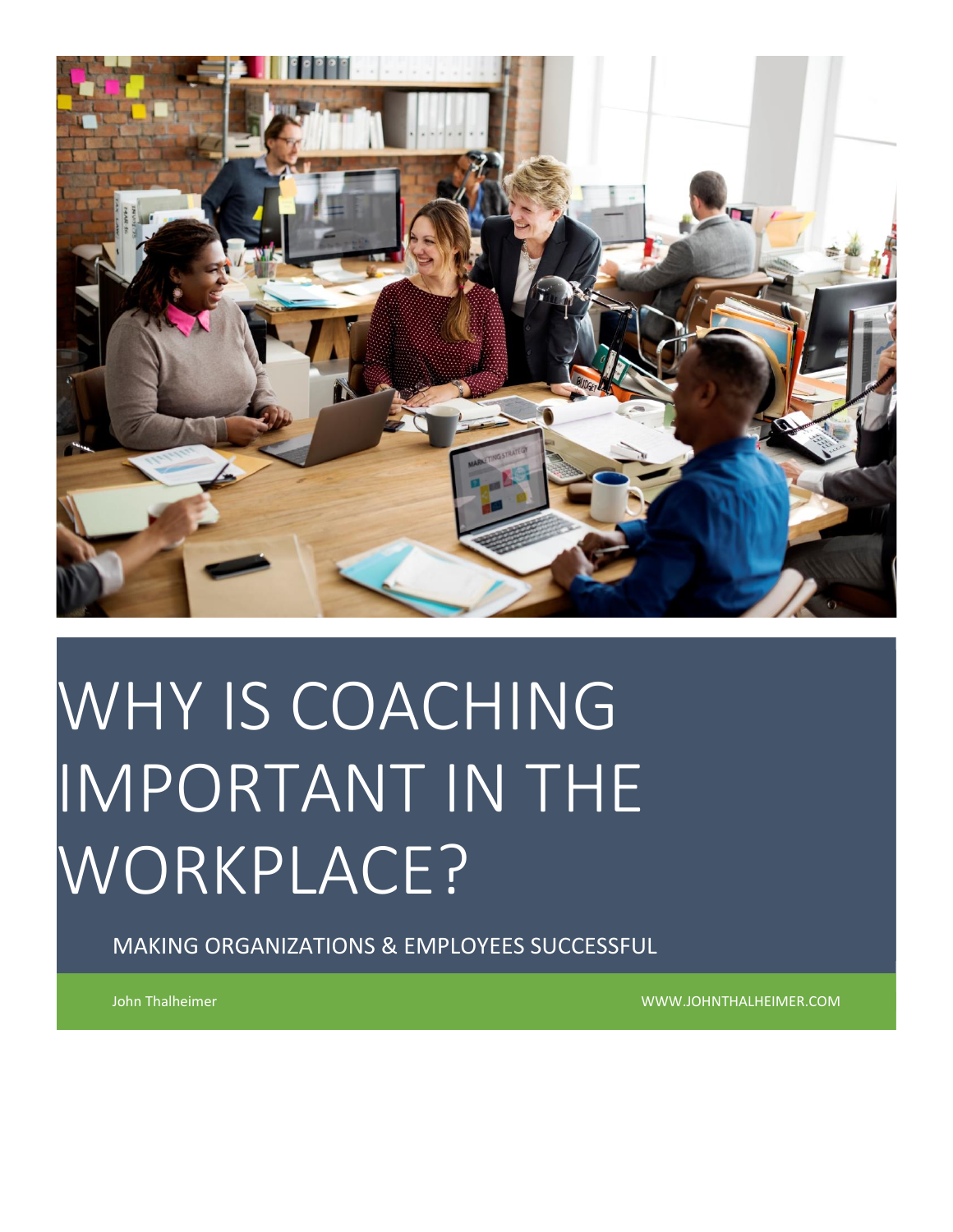# Why is Coaching Important in the Workplace?

# Why People are Successful

When I started my career as a first-time leader, I wanted to understand why some leaders were successful and others were not. I started researching various factors that I believed led to success. I looked at the socio-economic background. I looked at the educational level. I looked at the individual's circle of influence. Although these were important factors, none appeared to be the defining factor that led to their success. There are too many examples of individuals who did not have any of these factors and were successful. Think of Mark Zuckerberg, Warren Buffett, Bill Gates, Trevor Noah, and Bruce Springsteen.

I decided to broaden my research and started looking at individual behavior. As I studied successful people, I realized that they all had one similar trait in common. It was the ability to take external information and increase their performance; the ability to listen to other people's perspective and enhance their skills; the ability to learn from experience and change future outcomes.

In short, they could be coached.

During my twenty-five-year corporate career, I managed and coached hundreds of employees, and completed over five hundred employees' annual performance reviews. As I understood why individuals were successful, I wanted to know how I could apply this knowledge to improving the performance of my employees. It started with shifting my perspective from the past to the future.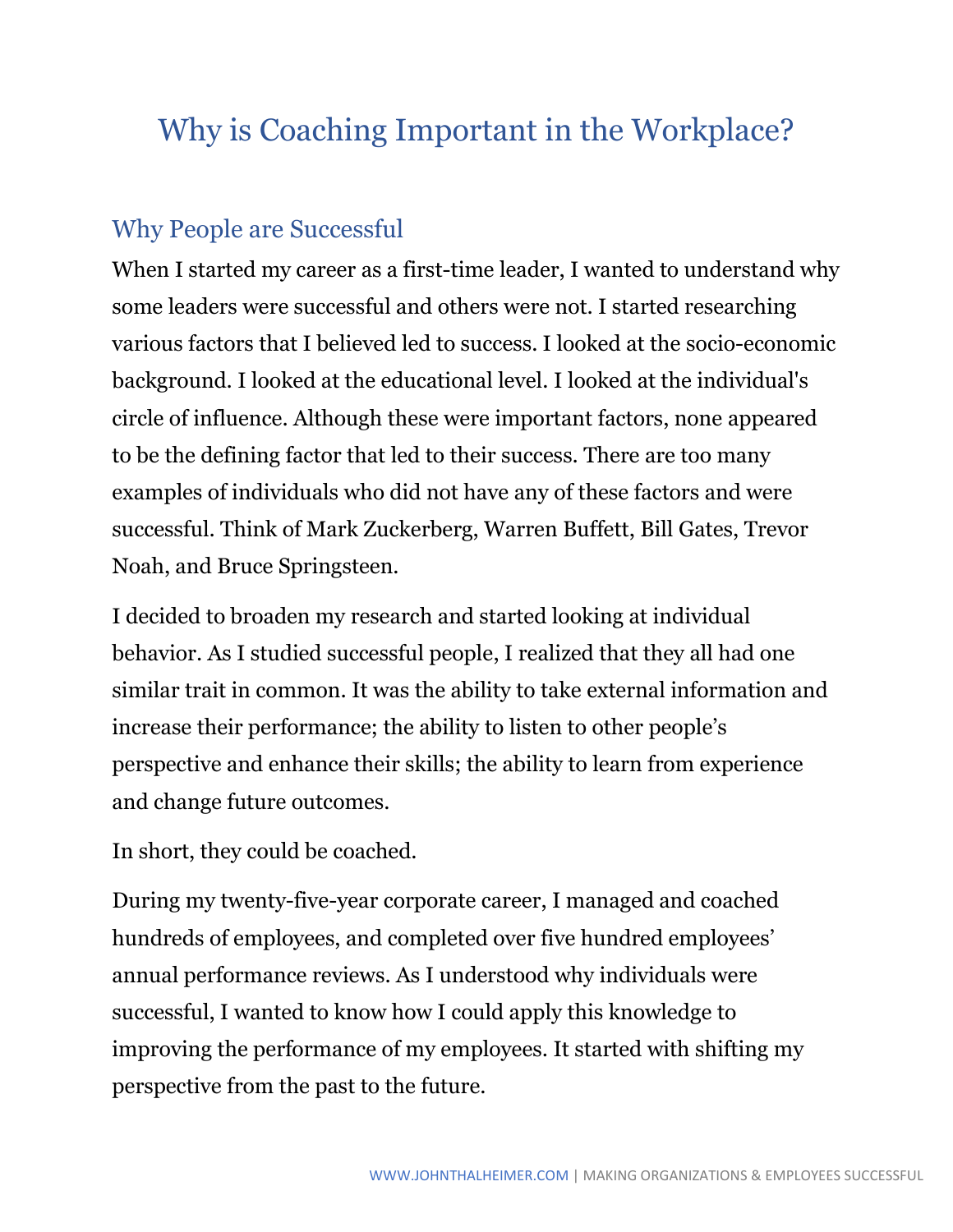Do you remember what you had for lunch yesterday? Do you remember what you had for lunch thirty days ago? Do you remember what you had for lunch one year ago? If so, can you change what you had for lunch? No, even if you regret what you chose.

Do you know what you are having for lunch today? Do you know what you are having for lunch tomorrow? Can you change this? Yes – the choice is yours to make.

I realized that no matter how much my employees might regret doing something in the past, they could not change it. So why focus on the past.

Instead, I started focusing on their future and what they wanted to achieve in the next 30, 90, 180 days. This shift started completely new conversations and allowed me to tap into my employees' intrinsic motivation for achieving better results.

For instance, I had one employee who wanted to be a departmental manager. Based on my observation of his behavior, I gave him advice on how to behave to reach his goal. He no longer looked at it as feedback but as a path to reach his objective. I am happy to say he is now a department manager leading his own team.

"A study featured in Public Personnel Management Journal reports that managers that underwent a managerial training program showed an increased productivity of 22.4%. However, a second group was provided coaching following the training process and their productivity increased by 88%.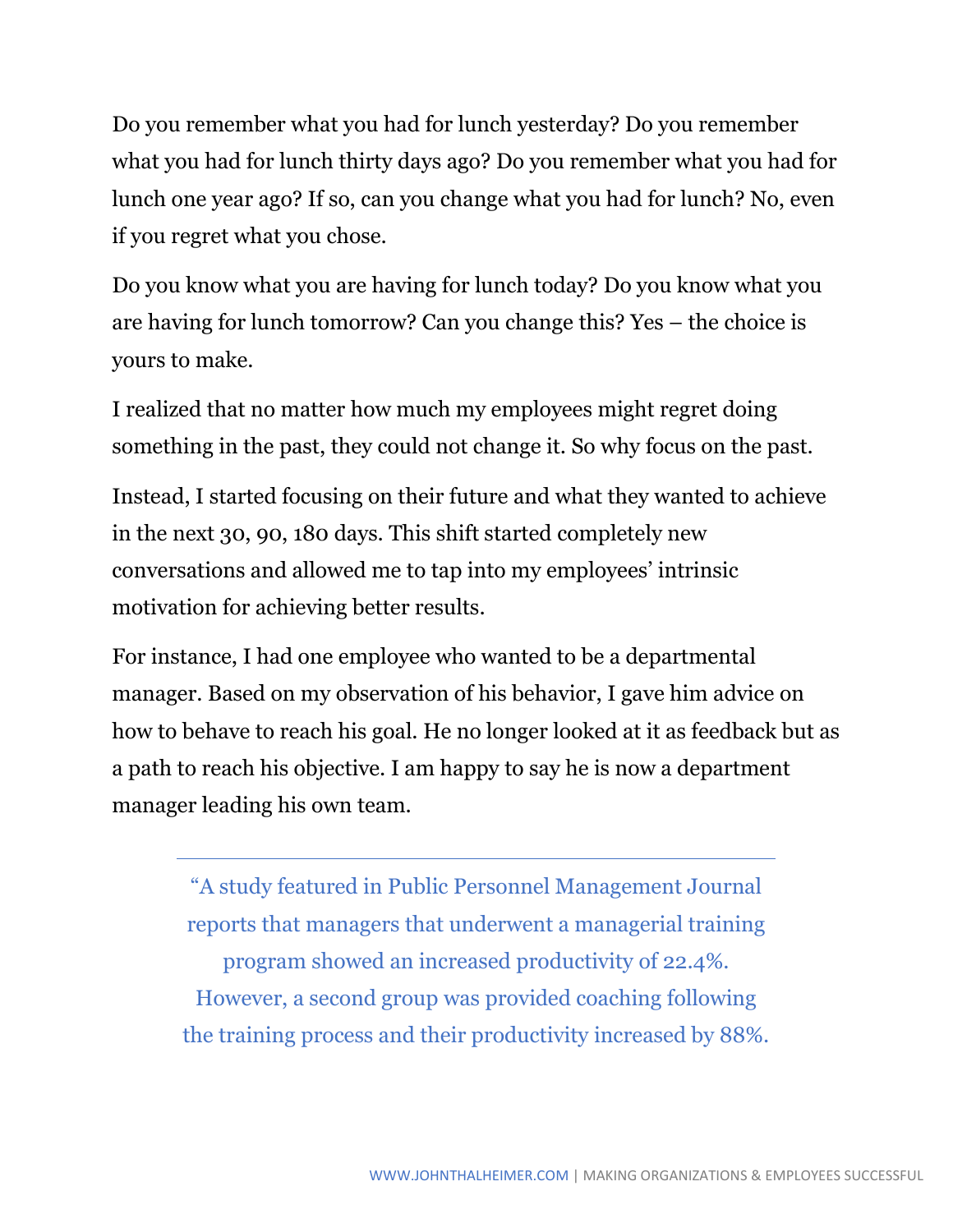Research does demonstrate that one-on-one executive coaching is of value." *– F. Turner, Ph.D.*

The International Coaching Federation defines coaching as "partnering with clients in a thought-provoking and creative process that inspires them to maximize their personal and professional potential." I define coaching as guiding employees or a group of employees to improve their performance using thought-provoking questions, educational tools, and accountability measures.

Coaching is about providing an external perspective to an individual so they can make better behavioral choices to get them closer to reaching their goals. Think of your favorite athlete, performer, musician, dancer, or business leader and I can guarantee that, at some point in their life, they had a coach to help them improve their performance and reach the top of their industry. Think of Peyton Manning who was arguably one of the best quarterbacks in the history of the NFL. When he retired he had at least five coaches helping him improve his performance; the head coach, the offensive coordinator, quarterback coach, physical trainer and his personal coach. At that point in his career, you would think he did not have anything to learn, but he continued to work to improve himself.

That is how coaching works – by increasing an individual's perspective, creating more awareness and allowing them to make the right choices to reach their dreams.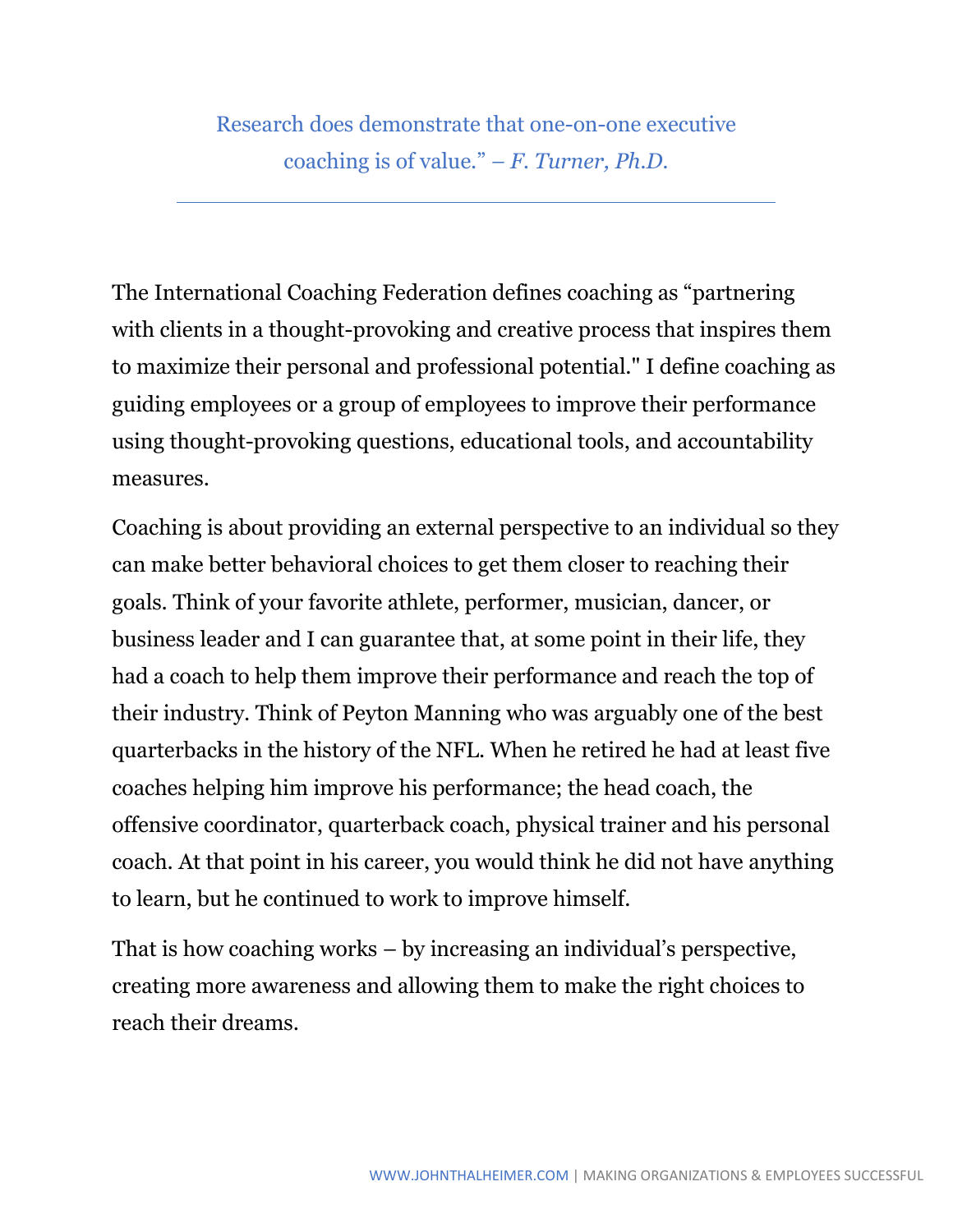# So why isn't coaching used more often in the workplace?

81%

Managers and leaders are rarely trained to coach an individual properly. In fact, according to a recent study by the Gallup Organization, eighty-one percent of leaders are ineffective at developing their employees. Let that number sink in; eighty-one percent of managers are not

developing their employees, or worse, they are hindering their growth to be an effective member of their team.

When I talk with managers, their comments are always the same. "It is not my job, the employee is responsible for their self-development" or "Isn't that Human Resources' responsibility? They have all those training classes." I usually laugh, but it is sad.

13%

Part of a leader's responsibility is to continually improve the organization so that it can continue to grow and get better results. You cannot expect a business to grow without individual employees getting better. Coaching provides a systematic process for improving an employee's performance and therefore better business results.

A second reason coaching is not used in the workplace is that managers perceive coaching as too soft an approach to get the hard results needed to reach their quarterly goal. Because coaching focuses on behavioral changes, managers have a challenging time measuring behavioral change and therefore dismiss its impact. However, in a recent study, the Gallup Organization showed that employers who coached their employees saw a thirteen percent increase in business outcomes.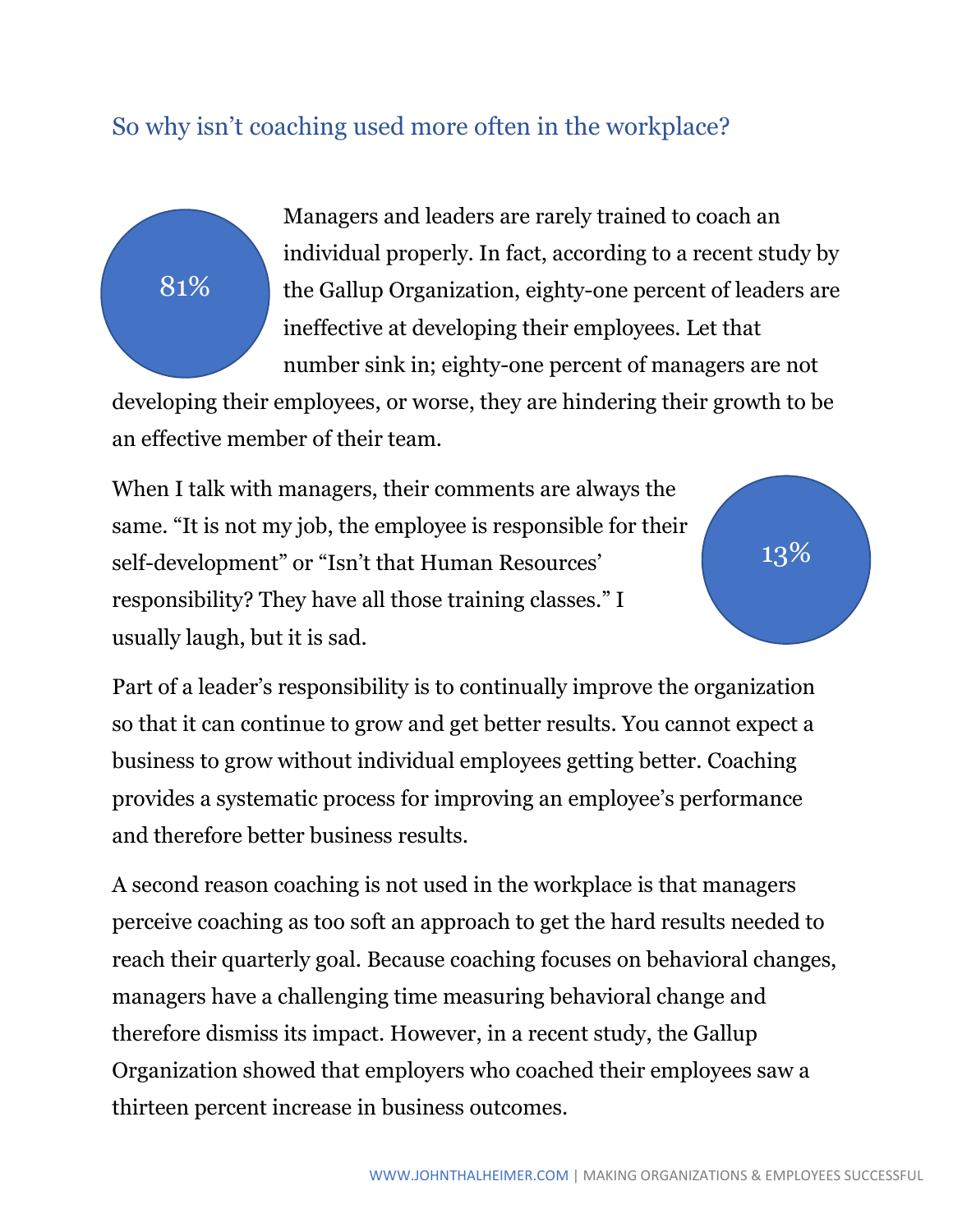*According to Gallup, leaders/managers who coached their employees saw a thirteen percent increase in business outcomes.* 



When I work with an organization or an executive, I want to know if my client is more effective after I start working with them than they were previously. So the best way to measure this is by asking his or her stakeholders if they have noticed an improvement in my client's leadership skill around a particular

competency. I then compare this to the information I gathered in my initial interviews. According to Marshall Goldsmith and Stakeholder Center Coaching, leaders who consistently involve stakeholders measurably improve their effectiveness.

Lastly, many managers believe they are coaching when they fill out their employee's annual performance review. It seems like coaching; the manager is providing feedback and asking employees to perform better, but this is not coaching. In fact, there is a substantial difference between managing and coaching.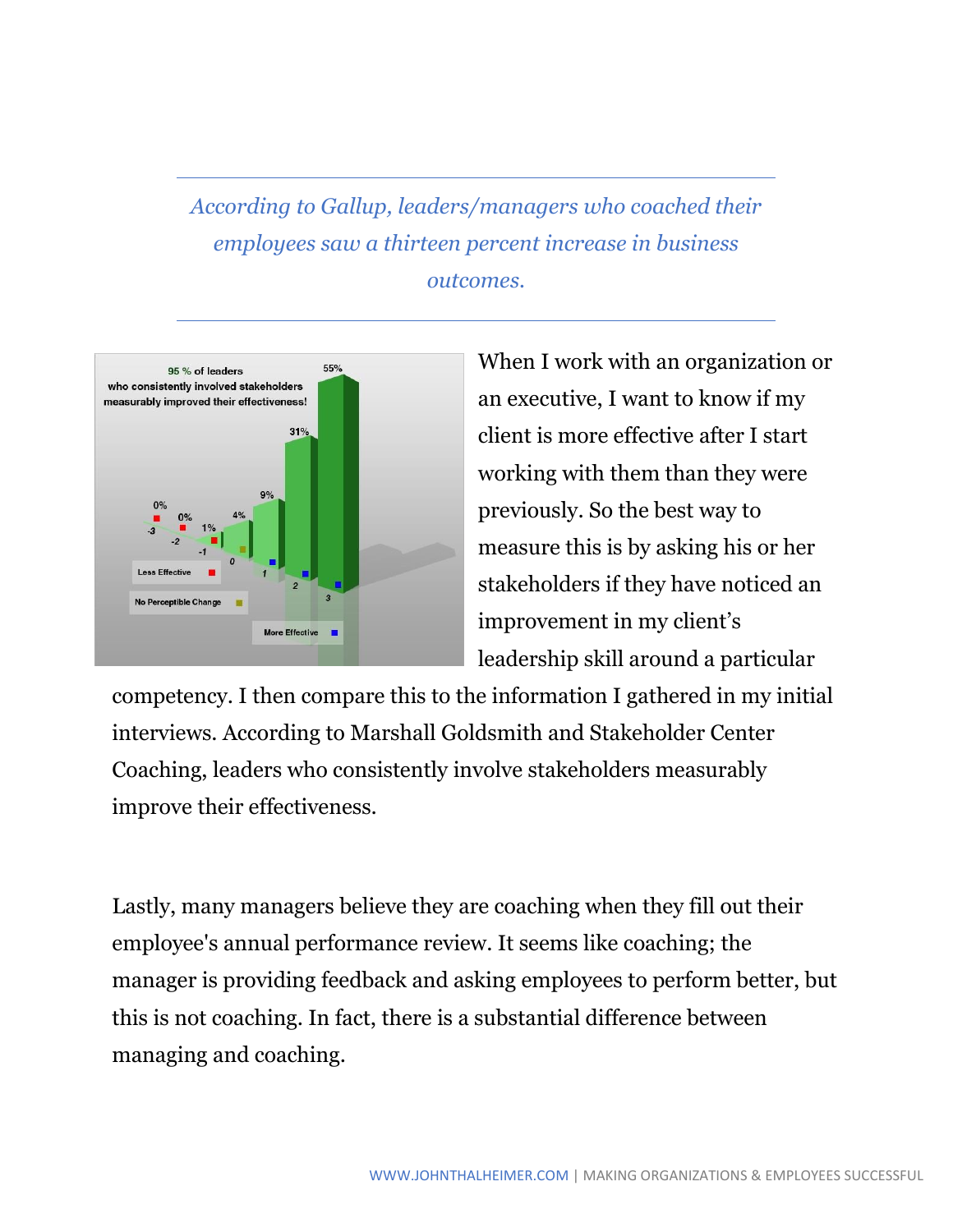In my coaching workshops, one of my favorite topics for discussion is the difference between training, managing, and coaching. Participants usually have extreme feelings about what is coaching, what is managing and what is training.

- Training is usually focused on one skill or ability and takes place as a single event.
- Managing focuses on improving the systems and procedures of the organization to achieve better results.
- Coaching focuses on developing the organization's most valuable resources, its people.

Although there are perceived road blocks in bringing coaching to the work environment, they do not offset the value of having coaching in the workplace. Ninety-six percent of individuals who were coached believe that it had a positive impact on their performance and would recommend the process to other people at their levels.

> *"The Manchester survey of 140 companies shows nine in 10 executives believe coaching to be worth their time and dollars. The average return was more than \$5 for each \$1 spent." ― The Denver Post*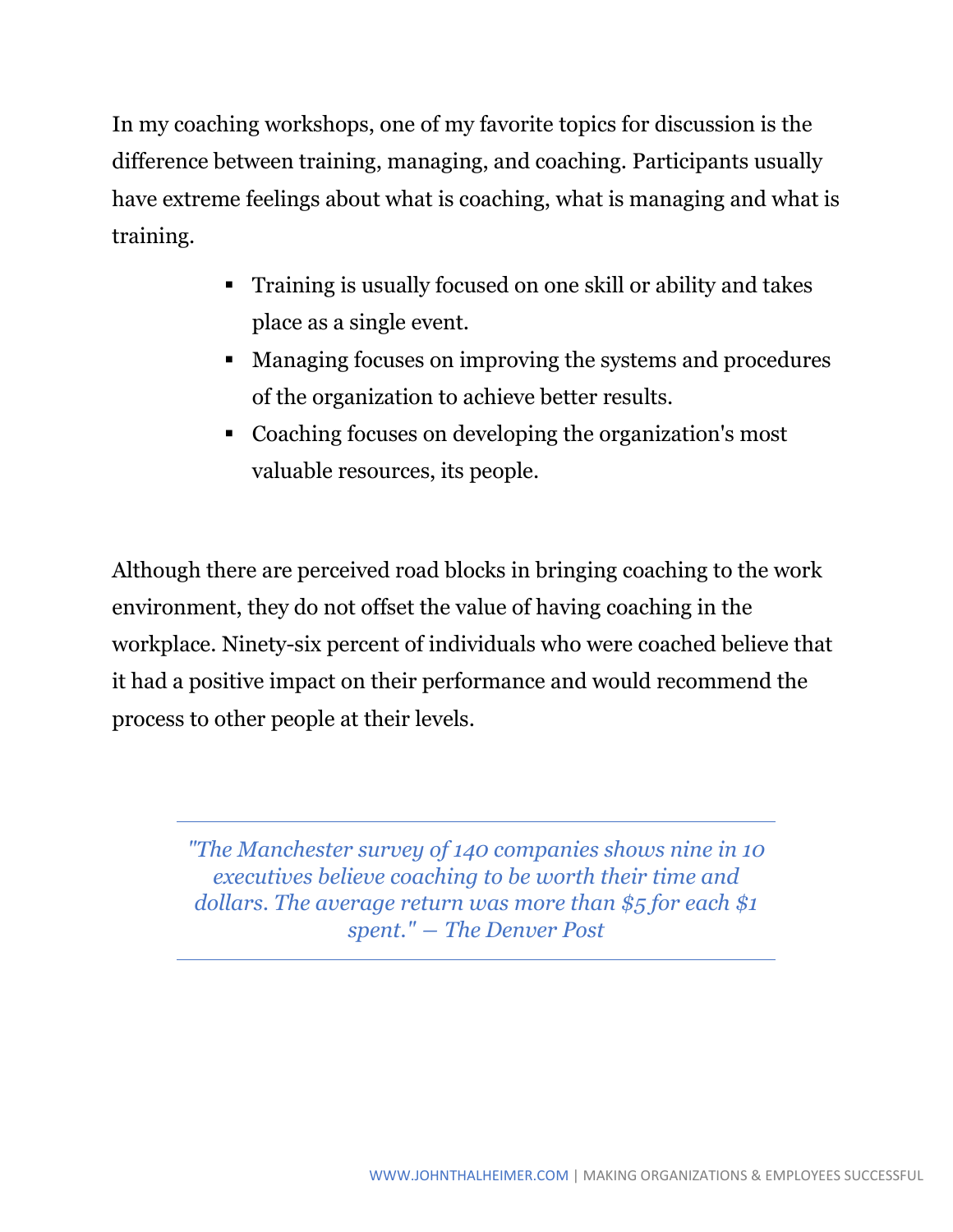#### **The Challenge with Typical Performance Management Systems**

Gallup recently published a report titled *Re-engineering Performance Management*. As I read it, I found myself agreeing with many of their conclusions about how performance management is failing and what needs to be changed so our employees can be engaged, effective and enjoying their work. One quote that stood out to me was this:

*"At the core of the performance management problem is a vivid and distressing picture of employees going to work every day and facing unclear job expectations, a little coaching from management, unfair accountability practices and a lack of opportunities for development."*

As I read this, I could not help but visualize that poor employee getting out of their car in the morning, dragging themselves into the building and sitting down in their cubicle. The only thing on their mind was how many hours until they were permitted to leave work. *"Just eight more hours…I cannot wait."*

Seventy nine percent of employees do not believe they are being managed



in a way that inspires them to do their best work. This disengagement is caused by organizations focusing on old performance management systems that no longer work in today's work environment.

Performance management systems fail to deliver better results because of at least one of these factors: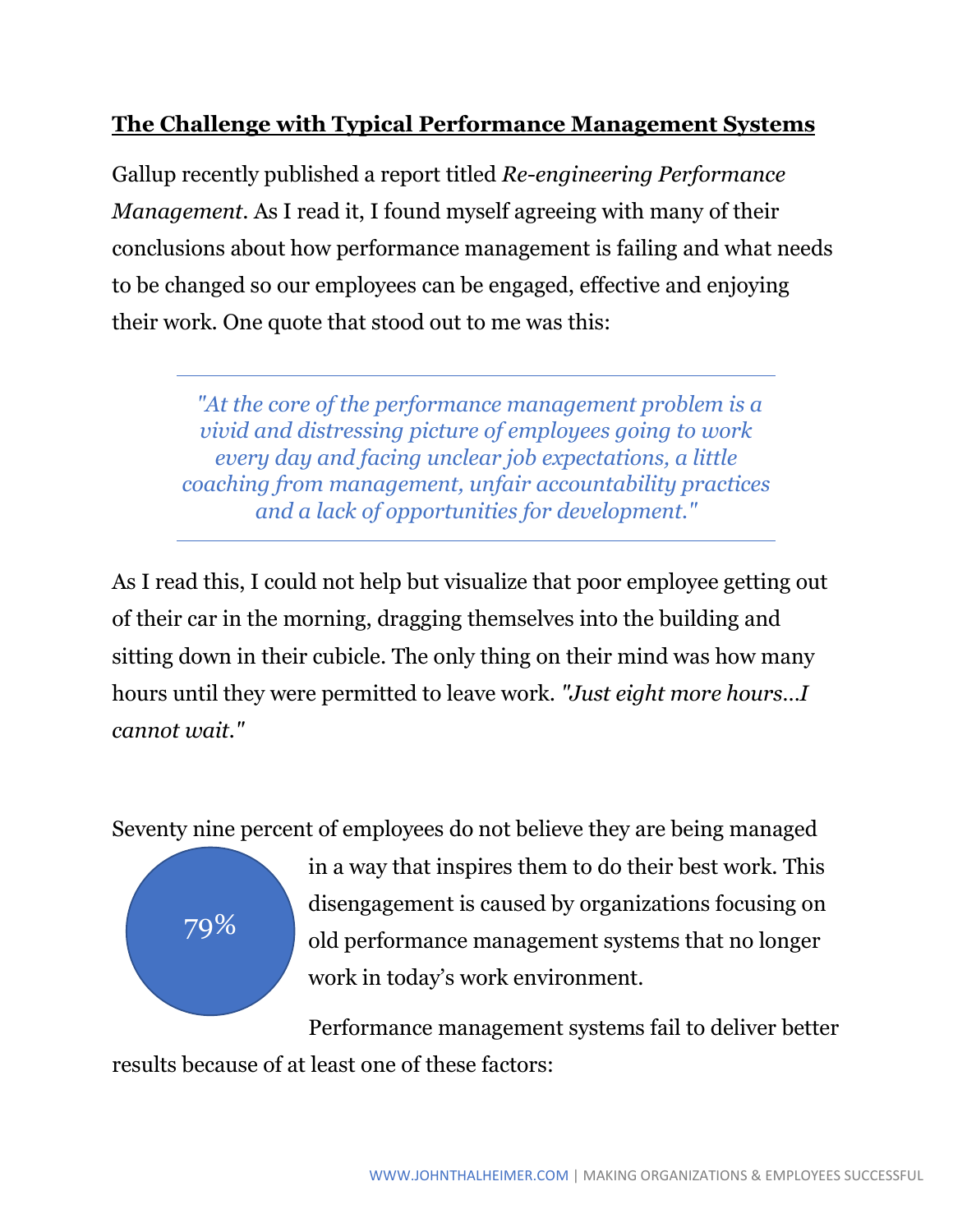- Focused on the past
- Infrequent feedback
- Forced ratings and rankings
- Command and control
- Poorly defined expectations
- One size fits all approach
- Emphasis on extrinsic motivation.

When I was doing annual performance reviews, I spent too much time focusing on my employees' past performance. Why did they not achieve their stated goals? Did they do anything above expectations or below expectations? When I sat down with each employee to discuss their performance, they had little or no motivation to improve their performance. Typically, managers focus on extrinsic motivational factors: rewards and punishment. This focus does not contribute to long-term performance improvement.

What I see as the biggest challenge with performance management systems, in fact with most employer-employee relations, is that lack of defined job expectations. Eighty percent of employees have a job description. Unfortunately, it does not communicate to them the actual job expectations that their manager and organization expects from them.

For instance, here is a well-written job responsibility for a customer service representative:

> *- Confer with customers by telephone or in person to provide information about products or*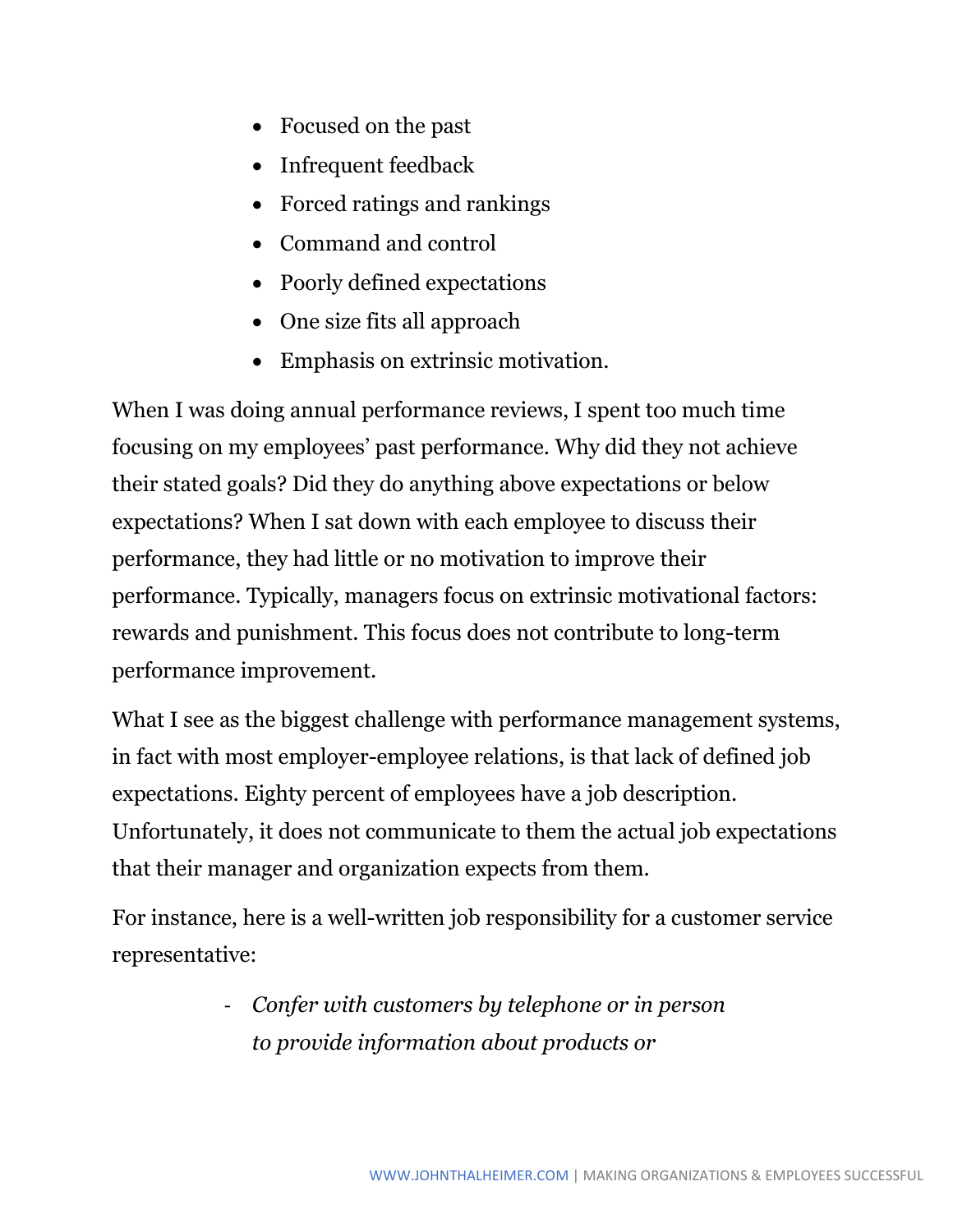*services, take or enter orders, cancel accounts, or obtain details of complaints.*

If I read the above job description, I have a good idea of what is being asked of me, but it does not provide a full picture of the job. Am I supposed to be friendly and efficient or mean and unhelpful? Am I supposed to handle three employees an hour or thirty? What are the expected results?

This argument is not to say there isn't a place for performance management systems. These systems help organizations compare employee's performances across departments and provide an overall understanding of the employee workforce. Out of this information, recruiting processes can be developed, training programs can be created, and leadership coaches can be hired to improve the level of leadership within the organization.

However, typical performance management systems do not provide the necessary increase in employee performance that is required to keep businesses competitive in the market place.

#### **A Better Way: Coaching Employees for Improved Performance**

*"Does coaching work? Yes. Good coaches provide an essential service. They tell you the truth when no one else will." Jack Welch, former CEO of General Electric*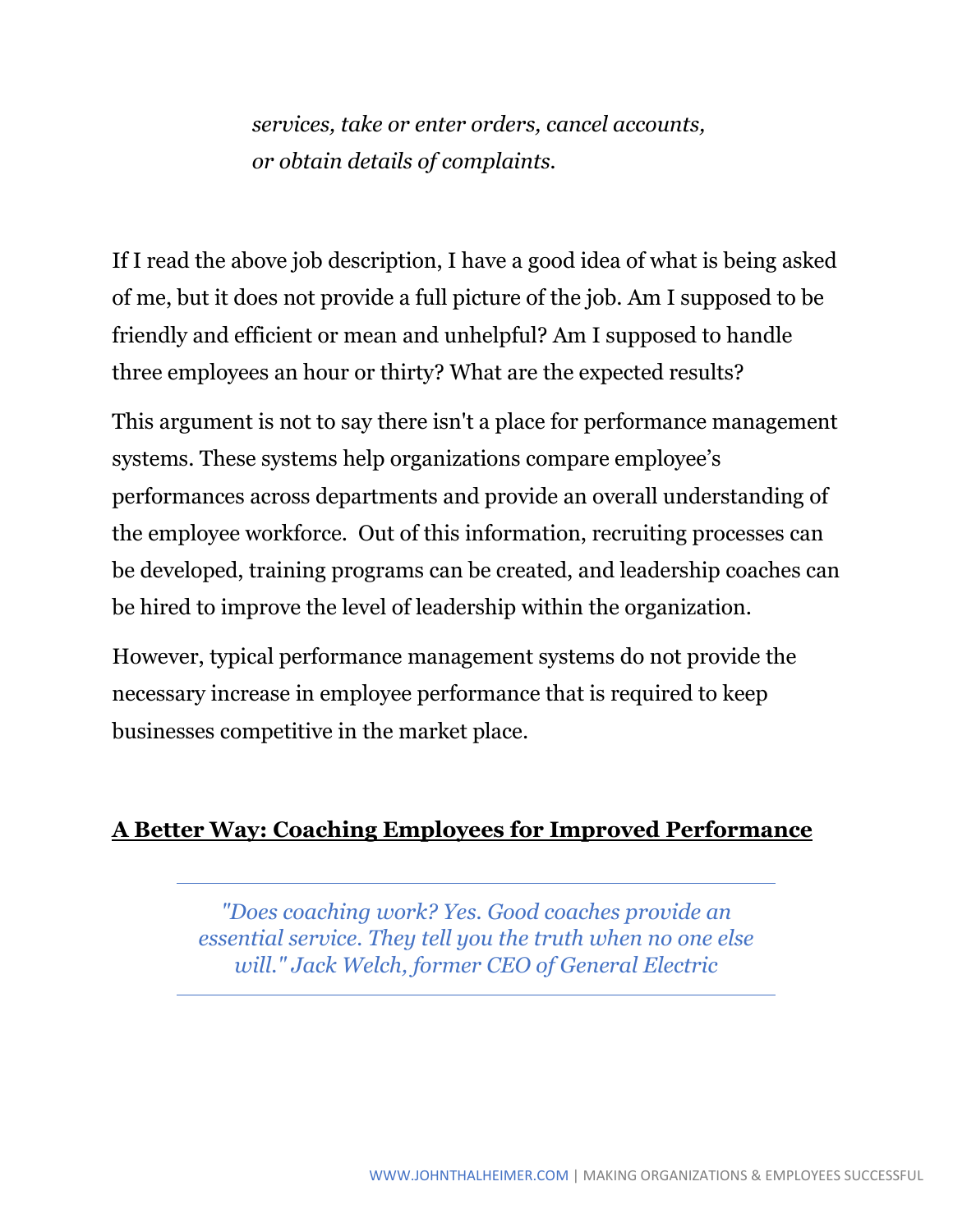According to Gallup, when managers and leaders coached their employees, there was a thirteen percent increase in business outcomes, and staff who were coached reported an almost forty percent increase in personal results. Coaching has this impact because it restructures the relationship between manager and employee. No longer is it about command and control; it is about continuous improvement towards a common goal – the employee's success. For when an employee is successful, the organization will be successful. 39%

The International Coach Federation's research shows that organizations and employees who were coached saw three categories of improvement: an increase in productivity, confidence levels and return on investment. The increase in productivity included a better performance at work, a greater level of time management, and overall improved team performance. When an employee's confidence level increases, they have stronger relationships, improved communication skills, and a better work-life balance. Lastly, both organizations and employees stated that the investment was returned or surpassed over eighty percent of the time.

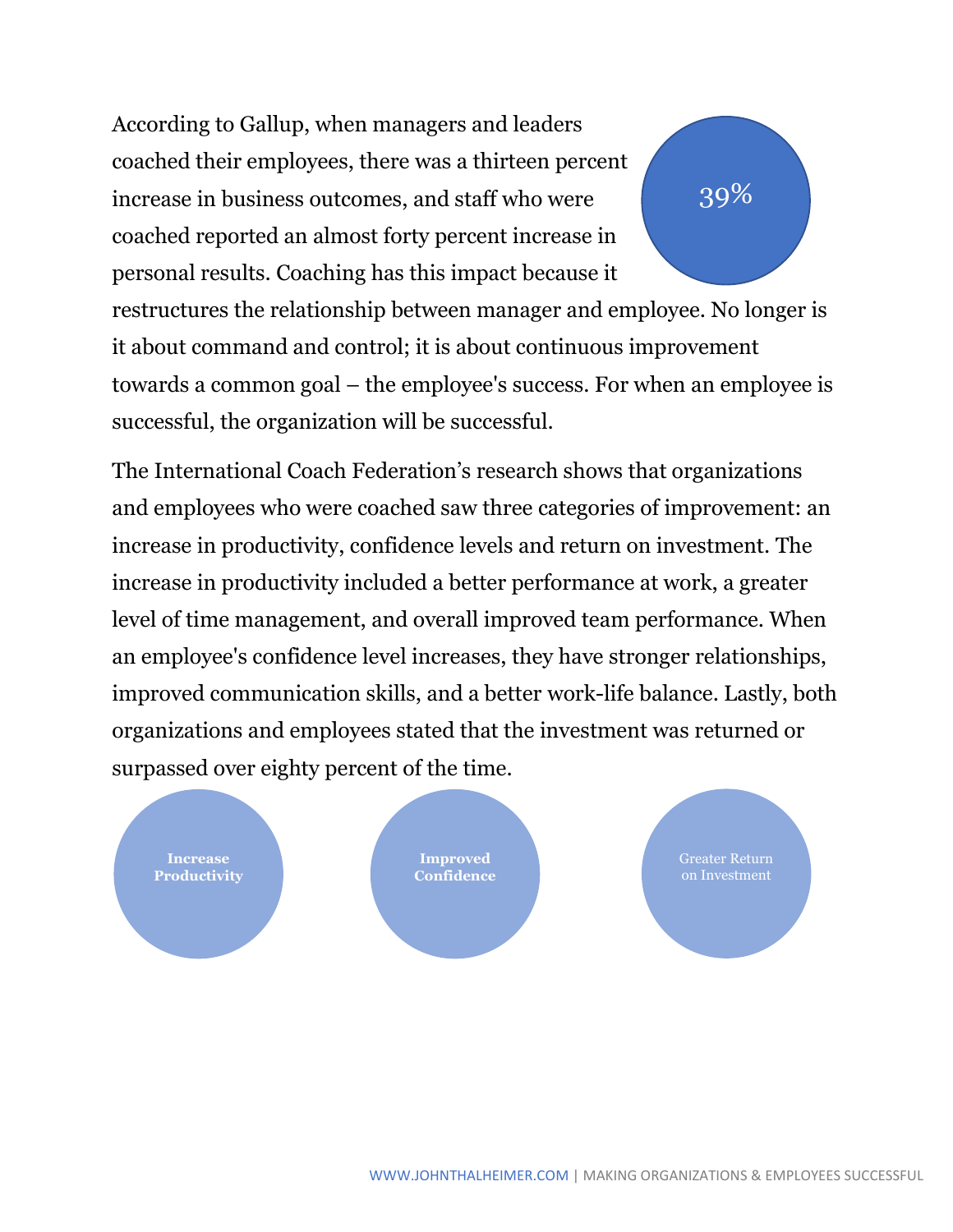## **Creating a Coaching-Rich Environment**

When done properly and throughout the organization, a coaching-rich environment can be created where all employees are using the tools of coaching to improve the organization's outcomes.

I worked with a group of leadership facilitators who were all focused on improving our participant's experience at our leadership training. Each day at the end of training, the facilitators would sit together and coach each other to improve their performance. Over time we created a coaching richenvironment where everyone was working toward the same goal – making sure our participants had the best learning experience. Coaching was no longer thought of in negative terms but as guidance to help us succeed in reaching our goal.

When an executive starts the coaching process, they ask for suggestions and feedback from their team on how they can perform better and start putting the ideas into action. The coaching process will filter down through the organization and employees will begin to accept coaching as a natural progression to improve their performance so they can achieve better results.

### **Coaching in the Workplace**

There are three effective methods of bringing coaching into the workplace.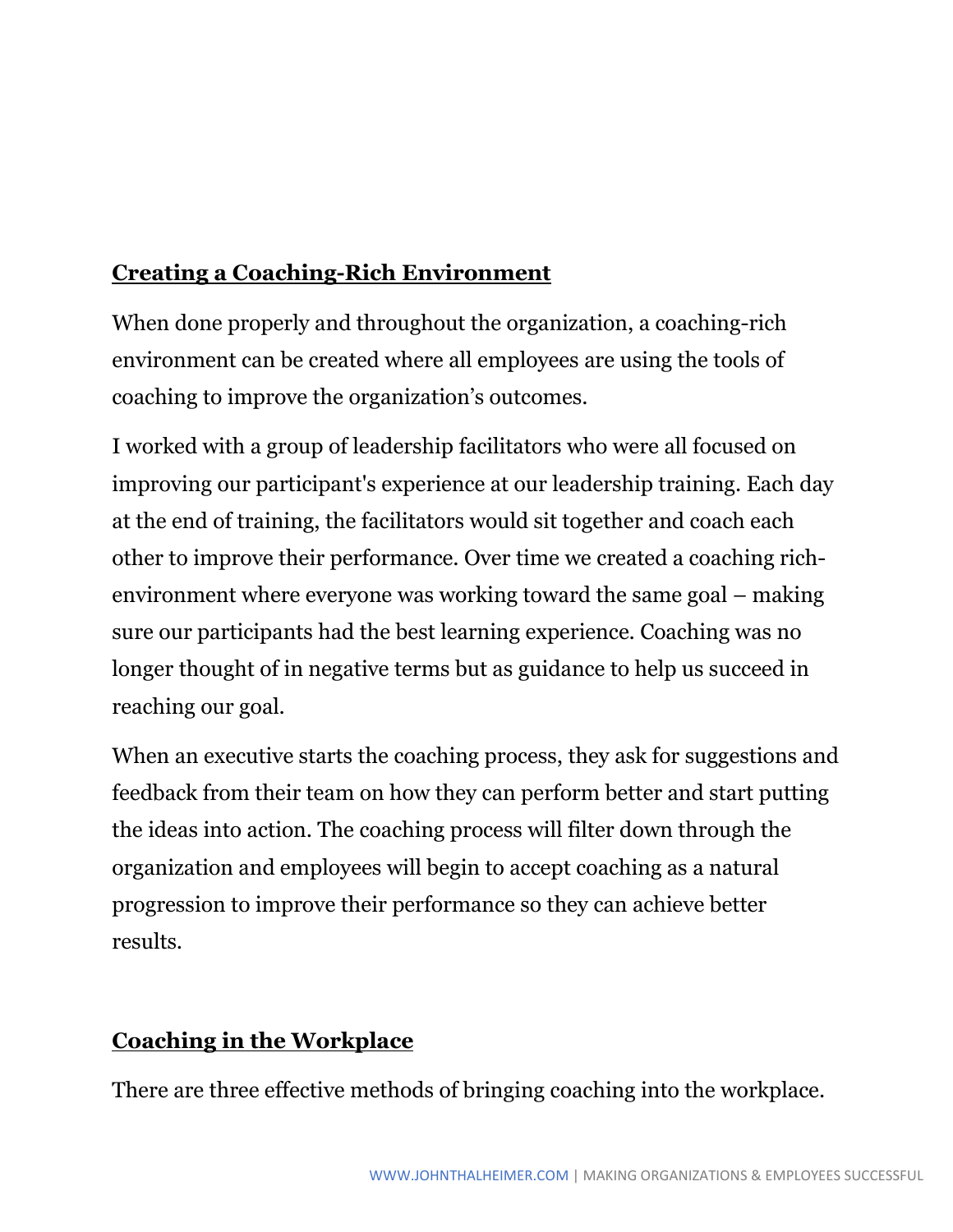- 1. **Executive or Leadership Coaching**: This method is usually reserved for the top-tier leadership team or future leaders of the organization. It is focused on improving a leader's ability to impact the organizational outcomes. The coach and client work together to choose a goal that will improve the client's overall performance. Some of my client's goals have been time management skills, emotional intelligence, stress management, improve communications with the team, achieve a work-life balance, effective delegation, and improved self-esteem.
- 2. **Team Coaching:** This method is used with leadership teams to improve the overall functioning of the team. Together with the coach they develop an overall goal for the team and work to improve the organizational outcomes. Additionally, each works on an improvement goal so he or she can have a greater influence on the team atmosphere. This method is powerful because it taps into the wisdom of team members and allows them to create better working relationships.
- 3. **Training Managers to Coach:** Managers are on the front line of employee development. As numerous studies have suggested, coaching individuals will increase their performance, especially in conjunction with training. When taught how to coach employees, managers benefit from a higher level of employee performance and better organizational outcomes. The best method of training managers to coach is to have them go through the coaching process while at the same time learning the coaching process.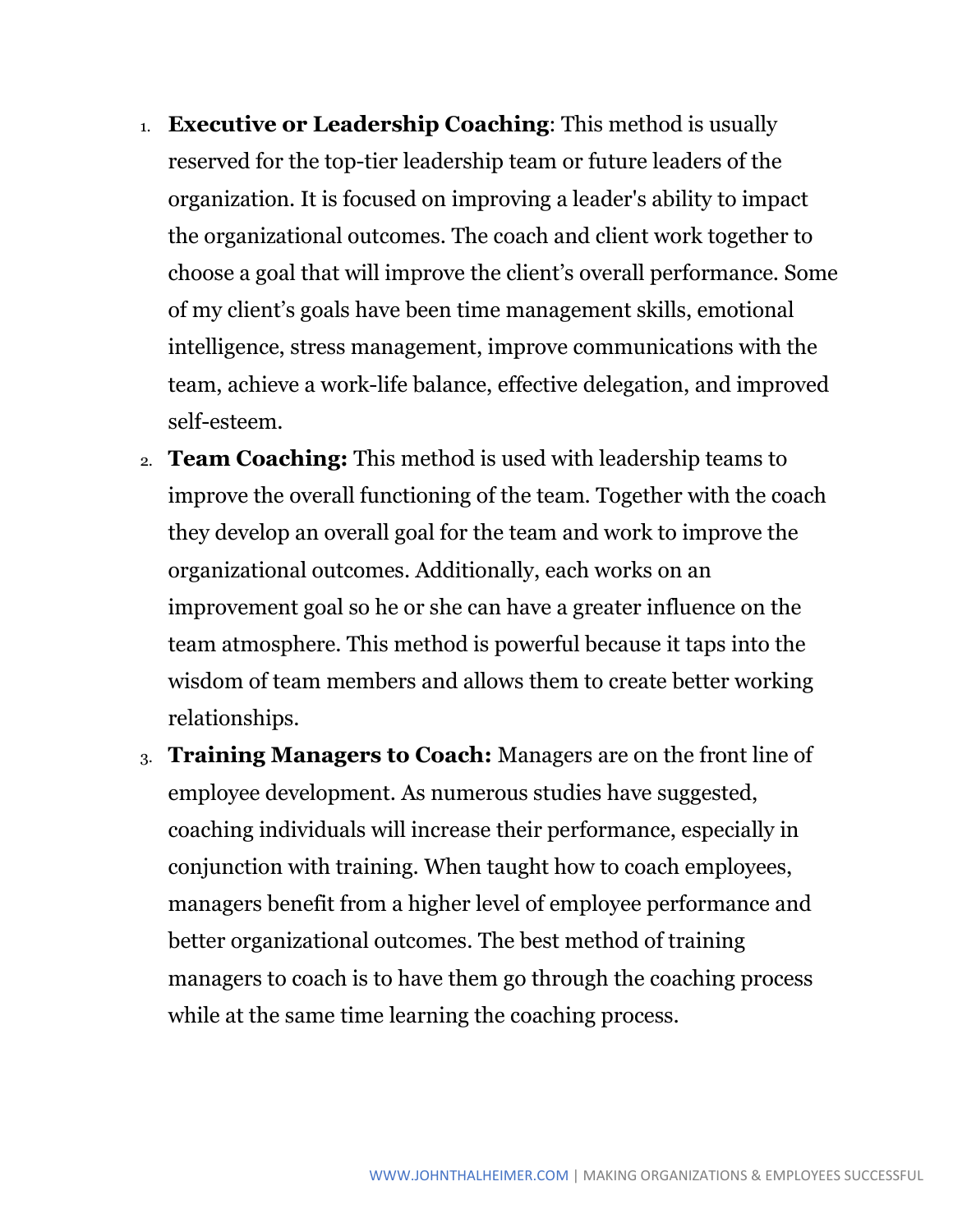#### **Final Note**

The benefits of coaching within the workplace is amazing, whether you are coaching an executive or coaching a front-line employee – the results are the same – a greater level of performance and better organizational outcomes. Coaching is a crucial tool for organizations looking to achieve better business results. No matter if you are a small business, non-profit or global entity, coaching will deliver the results you need.

The best time to start coaching is when the employee starts working for your organization, the second-best time is now. Don't wait to bring coaching to your organization.

# **If you have any questions, please contact me at**

# john@johnthalheimer.com

#### **About the author**

John Thalheimer is dual-certified in business coaching and holds a Master's of Science in Organizational Leadership and a Bachelor's in Communication. He is the founding Executive Director of True Star Leadership. He has spent over twenty-five years leading organizations, departments, and teams to successful outcomes. Working in a variety of industries, John knows that when employees are coached, they have better